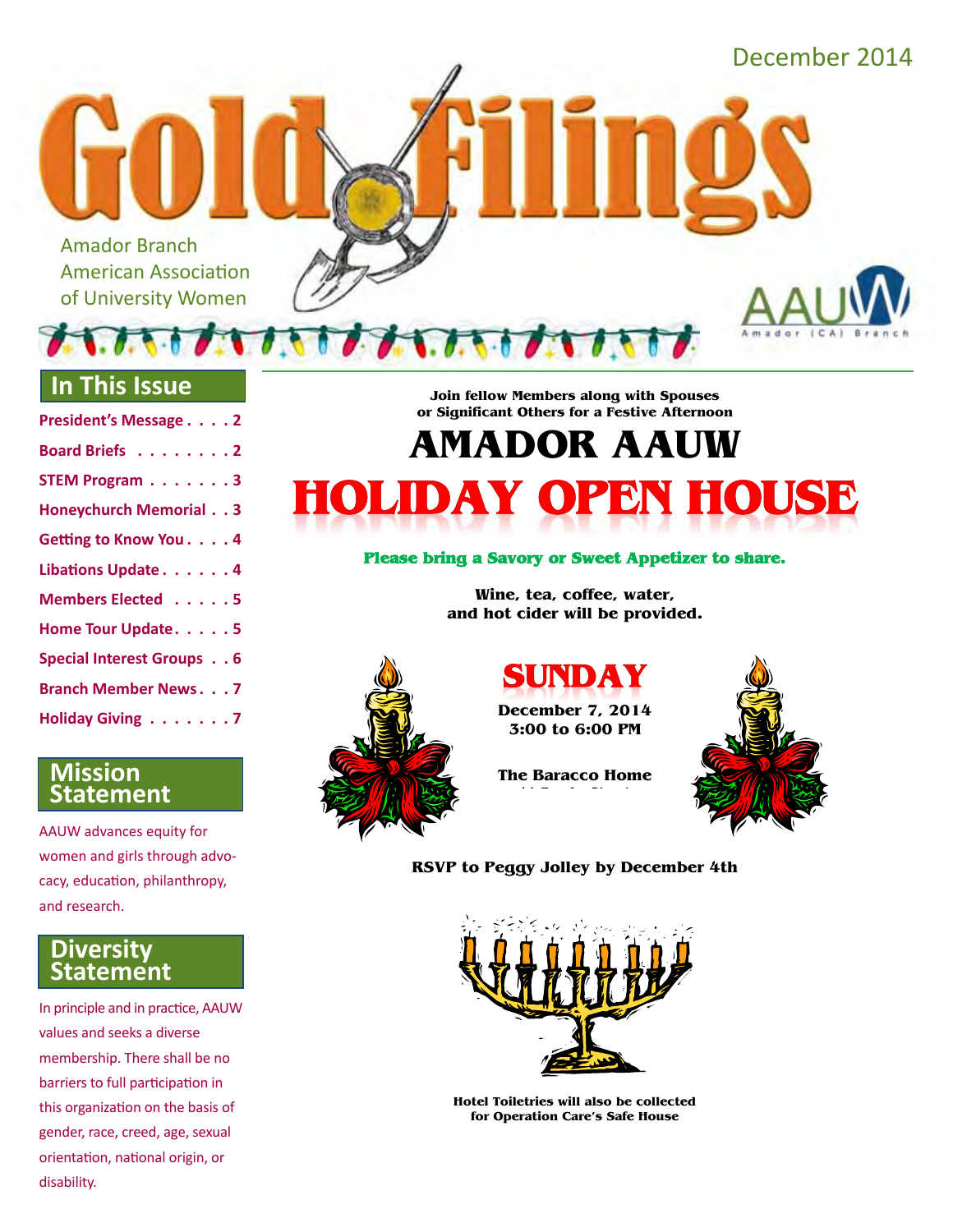

I want to send holiday greeting to all and my best wishes for a happy and healthy new year.

#### **November STEM Program**

The STEM program on November13 was a great success with over 50 people in attendance. See the article on page 3.

#### **November Libations & Conversations**

Seventeen women around the table at the November meeting at the National Hotel in Jackson; three were new attendees who had not been to a gathering before. The conversation topic was

role models and it really resonated with the group. See the article on L&C on page 4.

#### **Holiday Open House**

Our next gathering is the holiday open house on Sunday December 7, from 3:00 to 6:00 p.m. at the home of Sandi & Bruce Baracco in Sutter Creek. All details are on page 1. I hope to see you there.

Please see Norma King's message on page 7 about how we can help feed the hungry this holiday time.

*–Michele*

## **Board News & Updates**

## **Board Briefs: November 20 Meeting**

- VP Programs Sandi Baracco led the meeting.
- Sunshine Chair, Lynne Brumit, sent cards to: Bernice Honeychurch, Lynn Morgan, Andrea Sexton, Susan Staggs, and Lisa Watson (homeowner for 2015 Home Tour).
- The current Amador Community Foundation balance is \$18,031.18.
- Treasurer Isabel Singleton presented her report. Total expenses in October were \$1,547.24.
- Home Tour Chair, Nancy Schuster, gave her report including highlights; Jo Ogburn's painting of Avio residence will be used for the AAUW Home Tour poster. The CA Highway Patrol's Explorers will help with parking at two homes in Surrey Junction.
- Lani Chapman proposed the creation of a Stephen Honeychurch memorial scholarship for 2015; means to implement were discussed. Board approved the scholarship.
- January International Program on Ecuador's Rainforest featuring Kelsi Himmel (head of the Science Dept. at Argonaut H.S.) will be held Wednesday, January 14, 4:00- 5:30 p.m.The March Women's History program needs a lead. If no one steps up, there won't be a program.
- Web editor Sue Harrington presented the alternative of using AAUW National as our website service at a savings of approximately \$500 a year when our contract with In Full Color expires in April. Board discussed and voted to use National's service.
- Holiday Open House will be Sunday, December 7, 2014, 3-6 p.m.
- Susan Staggs reported that we have 92 members and 12 members have agreed to be an "AAUW friend" to a new member.
- Next board meeting is January 15, 2015.

### **January Board Meeting**

The next Board Meeting will be held on January 15. We always meet at 1 p.m. at the home of Margie Guletz. All branch members are welcome.

Board meetings are held on the third Thursday of each month except for June and July when the Board takes summer vacation.

### **January Newsletter Deadline**

The deadline for submitting articles and information for the January issue of Gold Filings is December 27. Sooner is better, especially as holiday activities will impact all our schedules. Please submit material as soon as you can. Thank you.

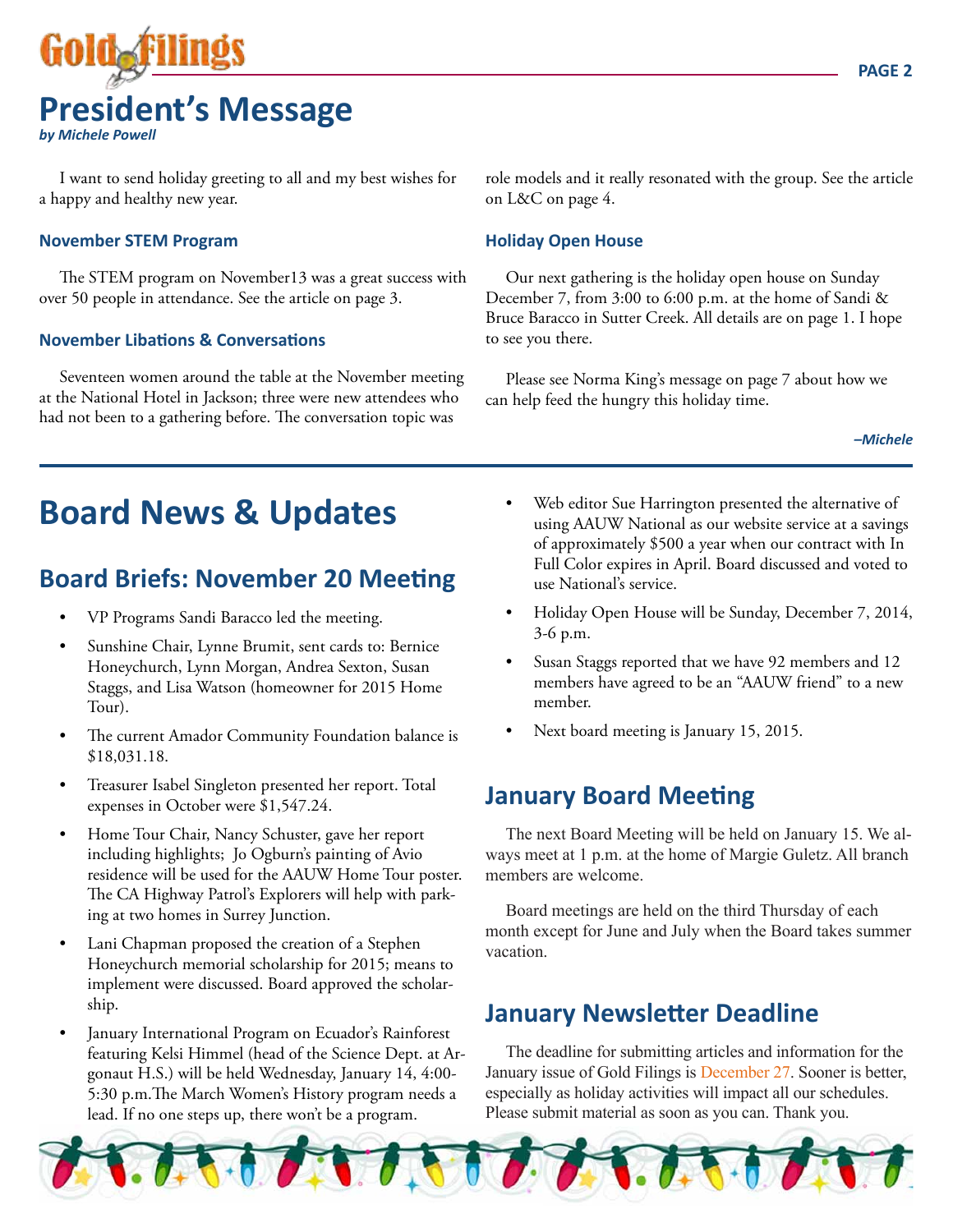## **November STEM Program Report**

Carlson, Tech Trek chair, who contacted the TT girls; to Sandi Baracco, Program VP who was also the lead and a presenter. Special mention also needs to go to hospitality co-chairs, Sandy Campbell and Claire Wait for their amazing on the spot food and decorations. Many thanks go to Kathy Allen for her work taking photographs. AAUW

he STEM program<br>November13 was a<br>success with 55 peop<br>attending. It was exciting he STEM program on November13 was a great success with 55 people to learn about the STEM activities and opportunities in the Amador County school system. Many thanks to our speakers: Elizabeth Chapin-Pinotti, ACUSD Assistant Superintendent of Curriculum and Instruction; and Kelly

Hunkins, Principal of Pine Grove Elementary, a STEM Magnet School. We had presentations from our Tech Trek scholarship recipients from the past

several years; it was exciting to hear from them about how their Tech Trek experience changed their young lives.

This program could not have happened without the efforts of many members and we thank them all. Particular recognition goes to Gretchen

husbands, Bruce Baracco and Jim Powell came early and stayed late helping with room set-up and the sound system.

Branch member Kelli Garcia attended STEM with her ten-year-old 5<sup>th</sup> grade daughter, Jacqueline, who was inspired by the presentations.

> After the program Kelli said, "The STEM program was terrific tonight. My daughter wants to go to the charter

## **Stephen Honeychurch Memorial Scholarship**

**Bernice and Stephen Honeychurch have been contributing members of AAUW Amador over many years.** The have supported a wide range of AAUW activities, and I opened their home for a great many branch events. ing members of AAUW Amador over many years. They have supported a wide range of AAUW activities, and have opened their home for a great many branch events.

Last month, Stephen tragically and unexpectedly passed away. We will miss his delightfully jovial, fully engaged, immersion in life.

To honor Stephen the board would like to designate a scholarship in his memory this year. We take this opportunity to remember Stephen with great fondness in a manner that we believe he would have appreciated.

#### Checks should be made out to the **AAUW Honeychurch Scholarship Fund.**

Donations can be brought to the Holiday Party on December 7 or mailed to the address below.

AAUW Honeychurch Memorial Scholarship P.O. Box 611 Sutter Creek CA 95685

*–Lani Chapman*

*Fifty-five people attended the November STEM Program.*

school now."

I believe that branch member Susan Staggs spoke for all





of us when she said, "I just felt especially proud to be a member of AAUW last night!"

**PAGE 3**

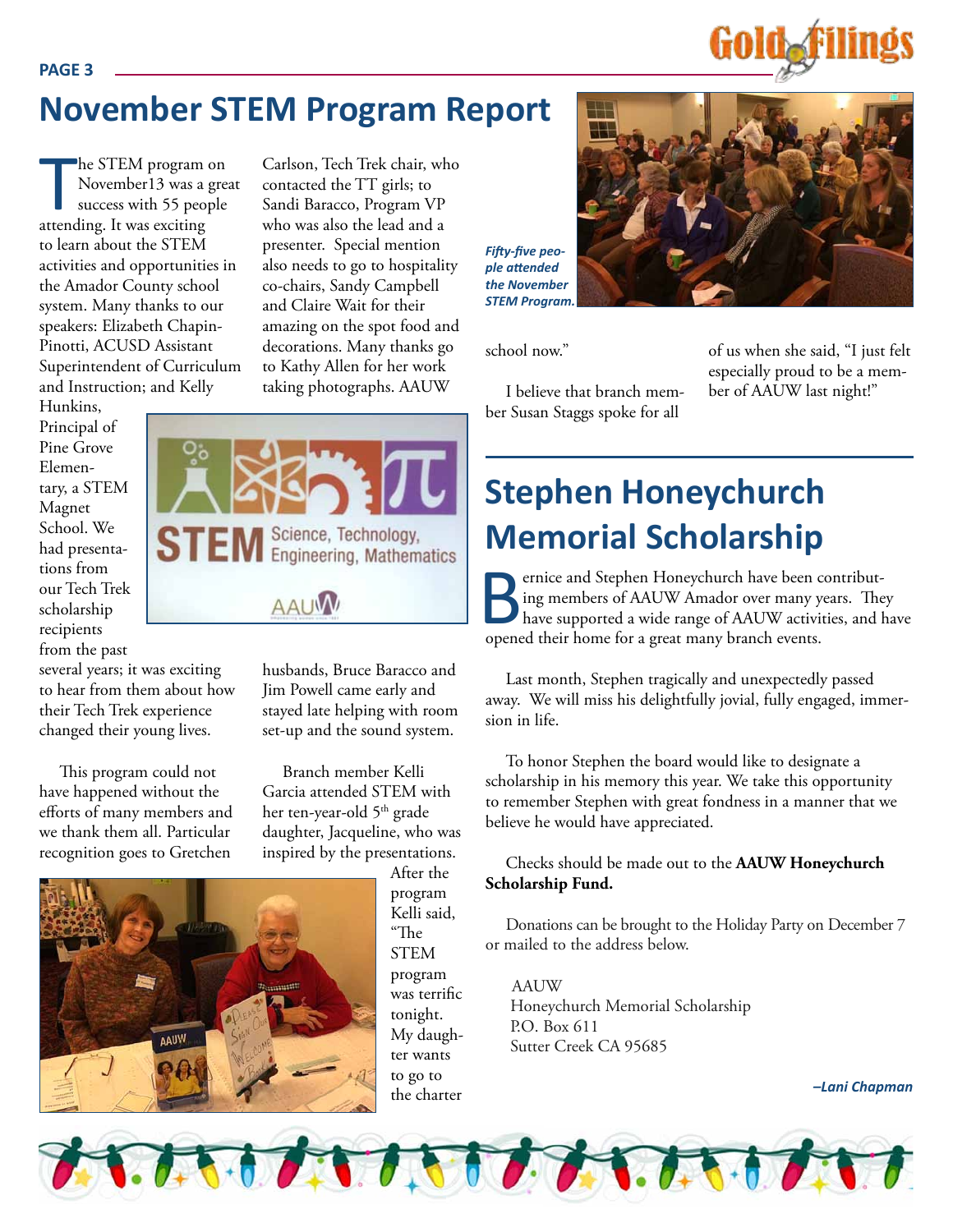

## **Getting to Know You: Katie Scott**

atie, a relatively recent ar-<br>rival to the county, joined<br>AAUW Amador after<br>finding the Libations and Conrival to the county, joined AAUW Amador after finding the Libations and Conversation group last year. She and her husband, Rob, moved to Ione in 2010 from the Bay Area, looking for a piece of land where they could have their horses on the property.

She was raised in Santa Cruz, received a BA in Social Science from the University of California at Berkeley and then an MBA with an emphasis in Human Resources from Drexel University in Philadelphia.

She has worked in Human Resources for her entire career, and currently leads a team of compensation, benefits and HR systems professionals at Shutterfly, Inc. Luckily, she gets to work from home three days per week to be able to enjoy our county and have the lifestyle she wants.

Katie has two young adult daughters, both college graduates. Marissa, 25, is a CPA and works for a public accounting firm in Santa Clara. Abby, 23,

of airplanes and is a flight attendant with Alaska Airlines. Emily, 21, will graduate college in 2015 with a business degree and is looking forward to a career in that field.

has a degree in Psychology and works as a job coach for disabled adults in Santa Rosa. Katie also has two stepchildren. Justin, 27, is fulfilling a lifetime love

Katie and Rob have become big wine lovers with the abundance of great wineries in the area. Part of the year, Rob works at Terra D'Oro in the cellar, and the rest of the year splits his time between a metal engraving business and managing their 40 acres.

Katie is always busy – when not working, she is either riding her horses or canning fruits and vegetables coming from the garden. Last year, she even won Best in Division at the Amador County Fair for her canned pears.

*–Submitted by Katie Scott* 

## **Libations & Conversations Catches On**

libations & Conversations<br>is catching on! After just<br>one year, the group now<br>has an email list of 43 women ibations & Conversations is catching on! After just one year, the group now who have attended meetings.

Modeled after an AAUW "Program in a Box", Libations & Conversations was begun in October 2013 by a committee of four AAUW Amador members: Lani Chapman, Bonnie Krupp, Suzanne Nicholson, and Susan Staggs. The goal of the group is to reach out to working women and women with young children who are unable to participate in AAUW's daytime activities, thereby attracting a different demographic to our organization. L&C also appeals to some of our retired and

single women who enjoy meeting new, interesting women and exploring provocative topics of conversation.

The format is simple. The group meets monthly from 5:30 to 6:30 p.m. on various week nights at rotating venues.

There is no RSVP required. We gather for no-host drinks and to discuss different topics led by one of the committee members. Everyone is asked to fill out a card with their email address and ideas for future topics of conversation. At the end of the meeting, one of



*Seventeen women gathered for L&C on November 5th in Stan's Room at the National Hotel in Jackson. The topic "You can't be what you can't see" (the importance of role models) resonated with the group.*

the cards is drawn for the door prize. Past topics of conversation have included women in media, building the pipeline of women candidates, pay equity, defining and finding work/life balance, email etiquette and role models, to name a few.

In the future, the commit-

tee will ask others in the group to lead the topics plus we will have outside speakers from time to time. For example, in January Cathy Yochheim will introduce the stress management topic and our guest speaker from Sutter Health.

Have you noticed all the new members to AAUW Amador lately? Many of them were introduced to the organization at an L&C meeting. L&C is not meeting in December, but meets again on Thursday, January 27, at Element (Hanford Hotel) in Sutter Creek.

#### *–Susan Staggs*

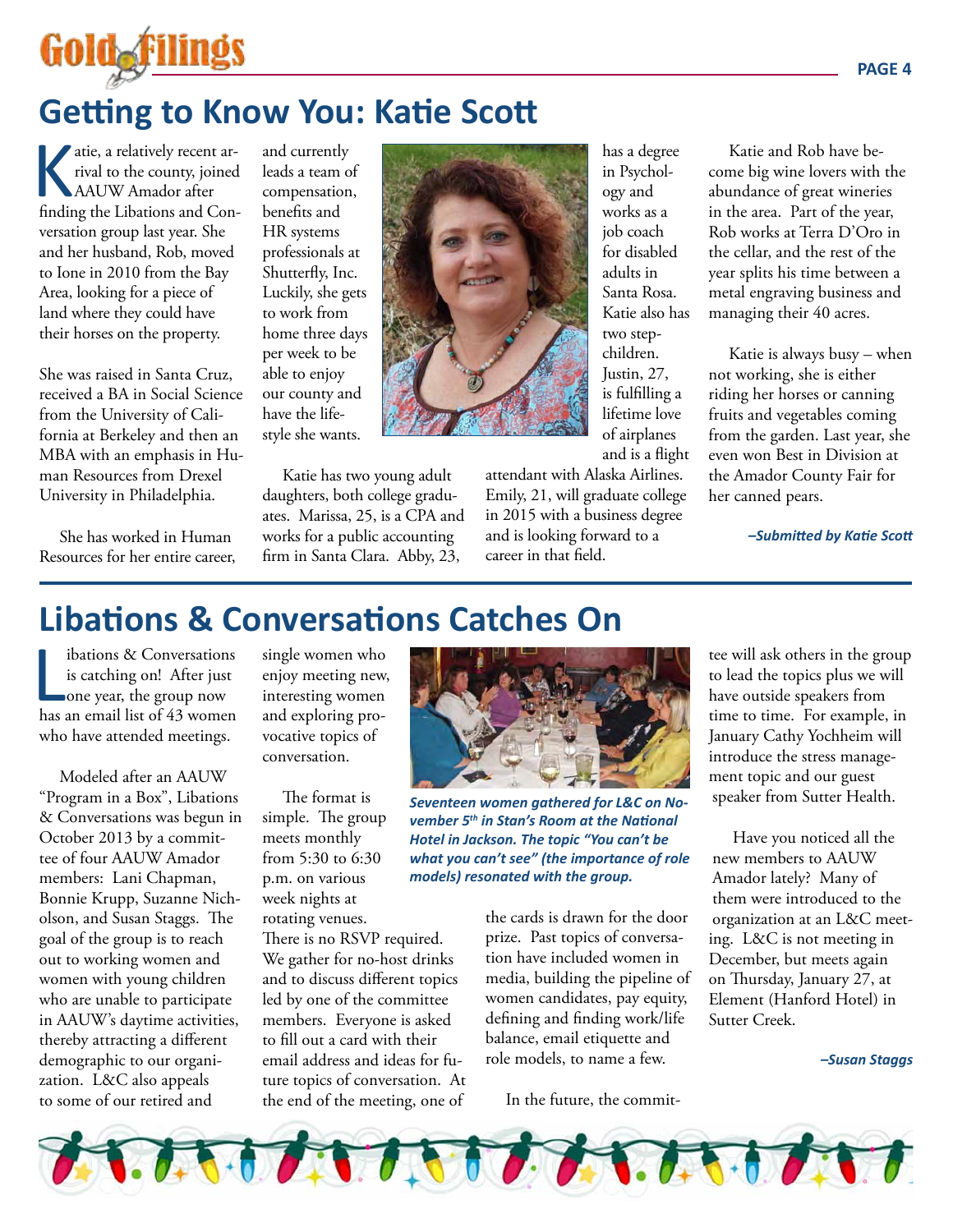#### **PAGE 5**



## **Two Branch Members Elected to County, City Offices**

On behalf of the board of directors and the entire membership, I offer hearty congratulations to Lynn Morgan and Andrea Sexton on their election to office in Amador County. Lynn was elected to the County Board of Supervisors from Upcounty District 3. Andrea was elected to the Sutter Creek City Council. This was the first run for public office for both. We applaud Lynn and Andrea for their

commitment to our community and to public service.

#### **Comments from Lynn**

I am both honored and humbled by the support from D3 voters to have won this election for Supervisor. I am especially thankful to AAUW members for their support. I will represent all citizens in District 3 and the County, including those who did not vote for

me to accomplish our goals.

One of the County's next big issues is reviewing and eventually approving our Amended General Plan and EIR. I plan to include as many citizens as possible in this review as this is a critical document for planning our future.

Please plan to work with me in my new job.

#### **Comment from Andrea**

I am honored to join the City Council, and look forward to serving all the residents of Sutter Creek during my four-year term. In the race for Sutter Creek City Council, the final count proved that every vote does count as I won this seat by just 21 votes.

*–Michele Powell*

## **Home Tour Update**

The 2015 Home Tour is fortunate to have the help of the Explorers, volunteers at the Amador Office of the Highway Patrol, to serve as parking attendants at the two homes located on Surrey Junction that pose unusual parking concerns. We still need to enlist parking attendants from husbands, friends, and neighbors for the other properties, so please try to recruit one or more. The Hostess chairs will try to assign spouses at the same sites, so you just need one car to make this happen. No volunteers yet for sign placement on tour day. We have new, lightweight signs that are easy to transport and place. This is the perfect job for a team (of two – one drives, the other plants). Just send me the names and cell phone numbers. Thank you.

*–Nancy Schuster*

### **March Program –Plea for a Lead**

HELP! Help! HELP! Help! HELP! Help! HELP! HELP!

We are still looking for a Lead Person for the March Program. Many ideas have been suggested, including a focus on Women's History or just a purely social function. Remember the chocolate theme from a couple of years ago? It is the choice of the Lead and any of her fellow organizers. Thank you.

*–Sandi Baracco*

### **Do You Have a Projector?**

The branch needs a projector that can be connected to a computer for a PowerPoint presentation. Does anyone have one that we can borrow for the January 14 meeting? Perhaps you know where we could rent one? Thank you for any help.

### **Hello–Nice to Meet You. What's Your Name?**

Please remember to wear your name badges to the holiday gathering next Sunday. We have so many new members who don't know you and who you don't know. Seeing a member's name will make starting a conversation with a new member so much easier.

If you are a new member and haven't received your name badge yet, it will be at the open house as will the remaining directories. Thank you.

## **Are You Attending the Holiday Open House?**

Please respond to Peggy Jolley by the December 4 deadline and sooner if possible. Having the attendance numbers is a great help to those who are planning the event: Sandi and Bruce Baracco, Sandy Campbell and Claire Wait, Co-Chairs for Hospitality.

After all, we wouldn't want to run short of wine.

Thank you very much for your consideration.

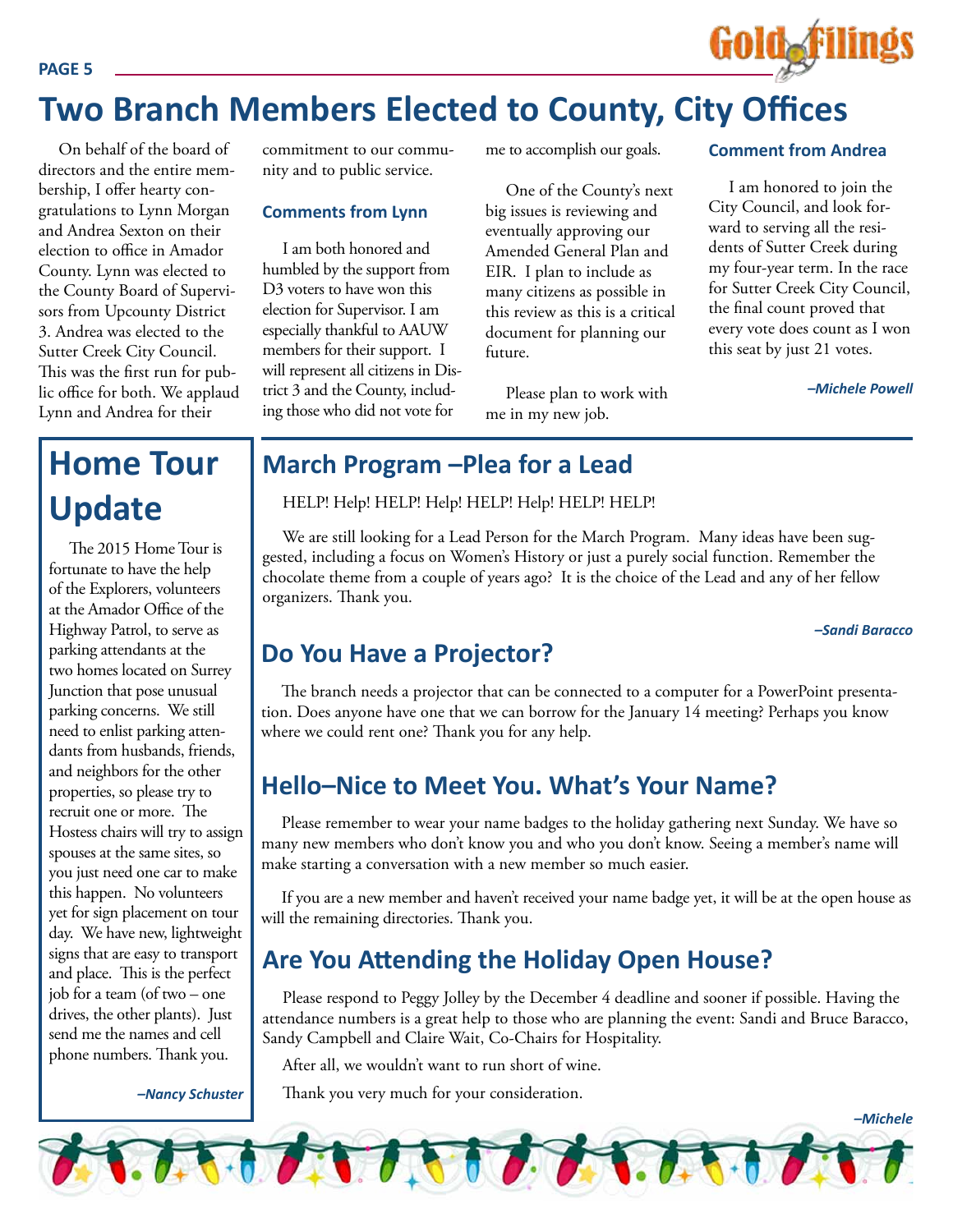

## **Special Interest Groups Afternoon Book Group**

Robin Stolk, Chair *robinfstolk@sbcglobal.net*

Join us for a thoughtful and friendly book discussion the 2nd Monday of each month at 2 p.m. We meet at members' homes to discuss a book chosen from our

yearly list compiled in September. Our list is a mix of fiction and nonfiction. New members are welcome. The Afternoon Book Group will be discussing *Gone Girl* by Gillian Flynn at the home of Ruth Murrill on December 15. We meet at 2 p.m. If you wish to join us, call Ruth.

## **Art in Action**

Charlene Unger, Chair *cux2@volcano.net*



We are a group whose members enjoy drawing and painting at each others' homes or various outdoor locations such

as PiPi Valley, Bear River and Tabeau Lake. We share information about art workshops and gallery exhibits. Art in Action group members are responsible for the Art Show at the Home Tour. Beginners are welcome. Lunch is always part of the day. Meetings are every 2nd & 4th Tuesday. Contact Charlene for information about the next meeting.

## **Book Lovers & Page Turners**

Jackie Martinez, Chair *jackiemartinezm@aol.com*

We meet at 2 p.m. on the fourth Monday of each month (except December) at members' homes. We have great discussions about the books and how their themes and characters relate to our own lives and worlds. New members are welcome.



On December 8 we will have our annual holiday potluck lunch and view a film. We're meeting at the home of Michele Powell; if you'd like to join us, call or email Michele.

**RASHA** 

## **Cork & Fork**

Greta McElroy, Chair *gretamcw@coastside.net*

This group meets every other month with significant others to enjoy wine tasting and appetizers. Member's homes are the usual meeting place, but we sometimes

gather at a winery tasting room or other appropriate venue. Cork & Fork meets the 2nd Sunday except in May when we meet on the 3rd Sunday because of Mother's Day. The next meeting of Cork & Fork is January 11. If you'd like to join the group or want more information, contact Greta McElroy.

## **Garden Groupies**

Nancy Schuster, Chair *nancys@volcano.net*



Garden Groupies love plants and the beauty they add to our lives! No dig-

ging, raking or pruning is required - just join us in visiting some very interesting places

The Groupies will attend a December Wreath or Swag Class on December 13th offered by Millie Butler especially to the Groupies. We may design some works of art at that class, and if so, photos will be shared! Contact Nancy if you'd like to attend.

Start making lists of the gardens we want to visit next year. We'll plan our schedule at the January meeting.

## **Lunch Bunch**

Lunch Bunch meets the second month a different hostess chooses the restaurant and makes the reservations. Attendees pay for their own meals. New Lunch Bunchers are always welcome.



Lunch Bunch is taking a holiday break and will next meet on January 11. Details will be in January Gold Filings. For other information or to join the group, contact Kelli Garcia.